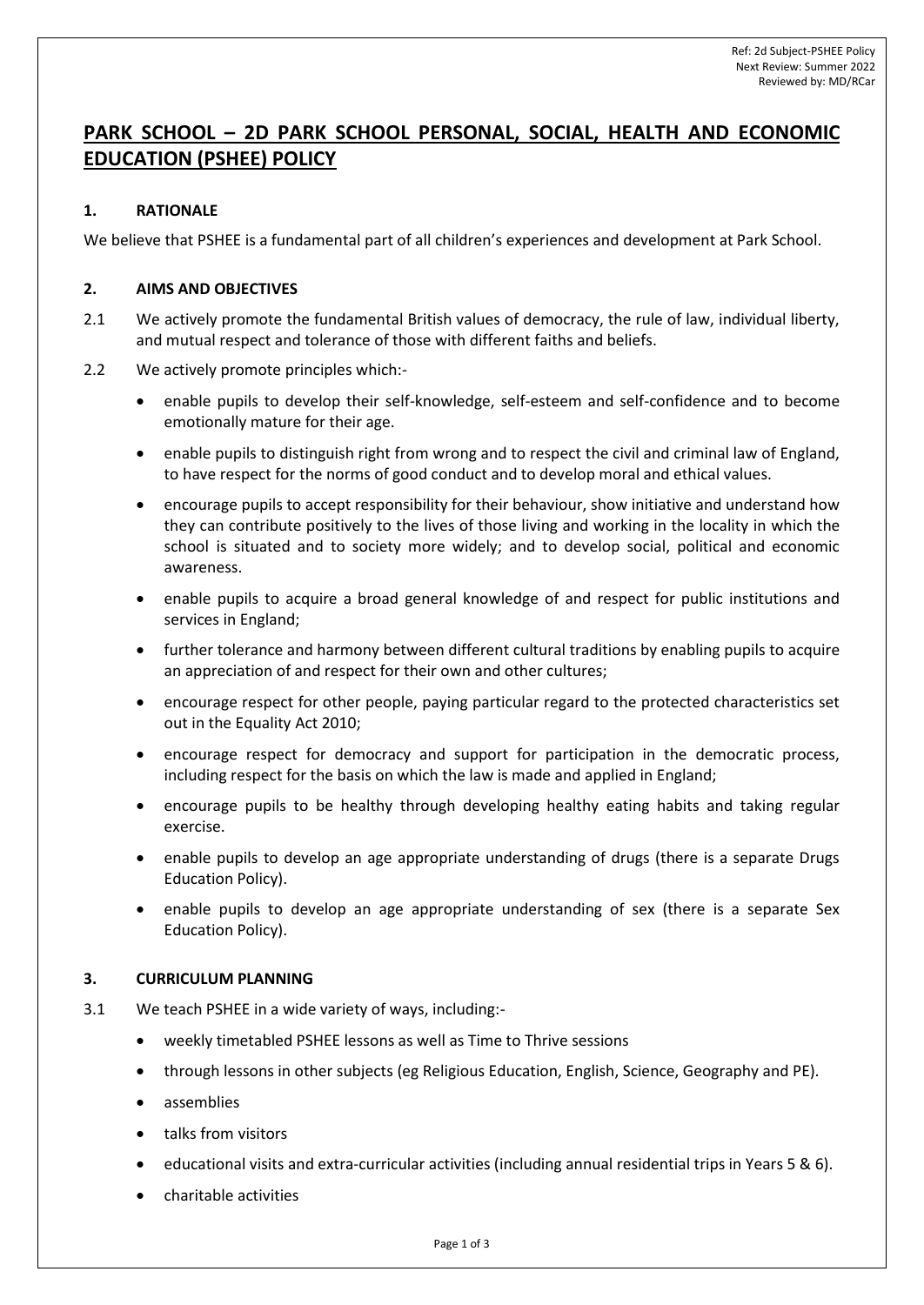- School Council
- Whole School Rules and Class Rules
- Promotion of the PARK ethos and values
- Relationships and Sex Education
- 3.2 Class teachers use the PSHE Association's Programme of Study which is written to sit alongside the National Curriculum and reflect the world in which our pupils live and learn.
- 3.3 The Headteacher, Director of Studies and the PSHEE co-ordinator review the objectives completed in each year group annually based on those set out in the PSHE Association's Programme of Study and the RSE statutory requirements from September 2020 This document is regularly reviewed during the School year and there is an annual review with all teaching staff.
- 3.4 It is the responsibility of individual class teachers to ensure that their planning for PHSEE is in keeping with all aspects of this policy and the Park School schemes of work. They ensure that their planning is thorough and builds on the children's past experiences.
- 3.5 PSHEE is being provided to the children every moment in which they are in our care. A child's understanding of these areas begins before he/she enters our school, develops whilst they are in our care, and will continue to develop throughout their life.

# **4. TEACHING AND LEARNING STYLE**

- 4.1 At Park School, we use a wide range of teaching and learning styles, depending on the age of the children and content of the subject. We encourage children to develop their ideas through active learning by including activities involving discussion, debate, investigations and problem solving. We make learning experiences as relevant as possible to our children by carefully considering their personal backgrounds and their individual circumstances.
- 4.2 Teachers are very aware that children often use them as role models for their own behaviour. Teachers set a good example by acting appropriately and promoting the desired attitudes and values. Children see that teachers and other adults they encounter on the premises lead happy and healthy lives and they react and respond to each other with thought, care and respect.
- 4.3 Extreme political views are not promoted in the teaching of any subject in the School. If/when political issues are brought to the attention of pupils, the pupils are offered a balanced presentation of opposing views. This issue is discussed every year in the annual review. The requirement to offer a balanced presentation of views includes situations where the children are in School extra-curricular activities. We also bear this requirement in mind if we promote extra-curricular activities which take place outside of School. All visitors to school are checked by the Headteacher before being allowed to present to the children.

# **5. EARLY YEARS FOUNDATION STAGE ("EYFS")**

5.1 We teach PSHEE in our EYFS as an integral part of the children's social development and as an important means to helping children achieve the Early Learning Goals.

## **6. CHILDREN WITH SPECIAL NEEDS**

6.1 We teach PSHEE to all children, regardless of their ability. All teachers try to provide learning opportunities matched to the individual needs of all pupils, including those with learning difficulties. Some children, who have been identified as having special needs, may have specific targets set for them in their Learning Plans. All teaching and non-teaching staff that are involved with these children are aware of these targets and work towards helping the children achieve them.